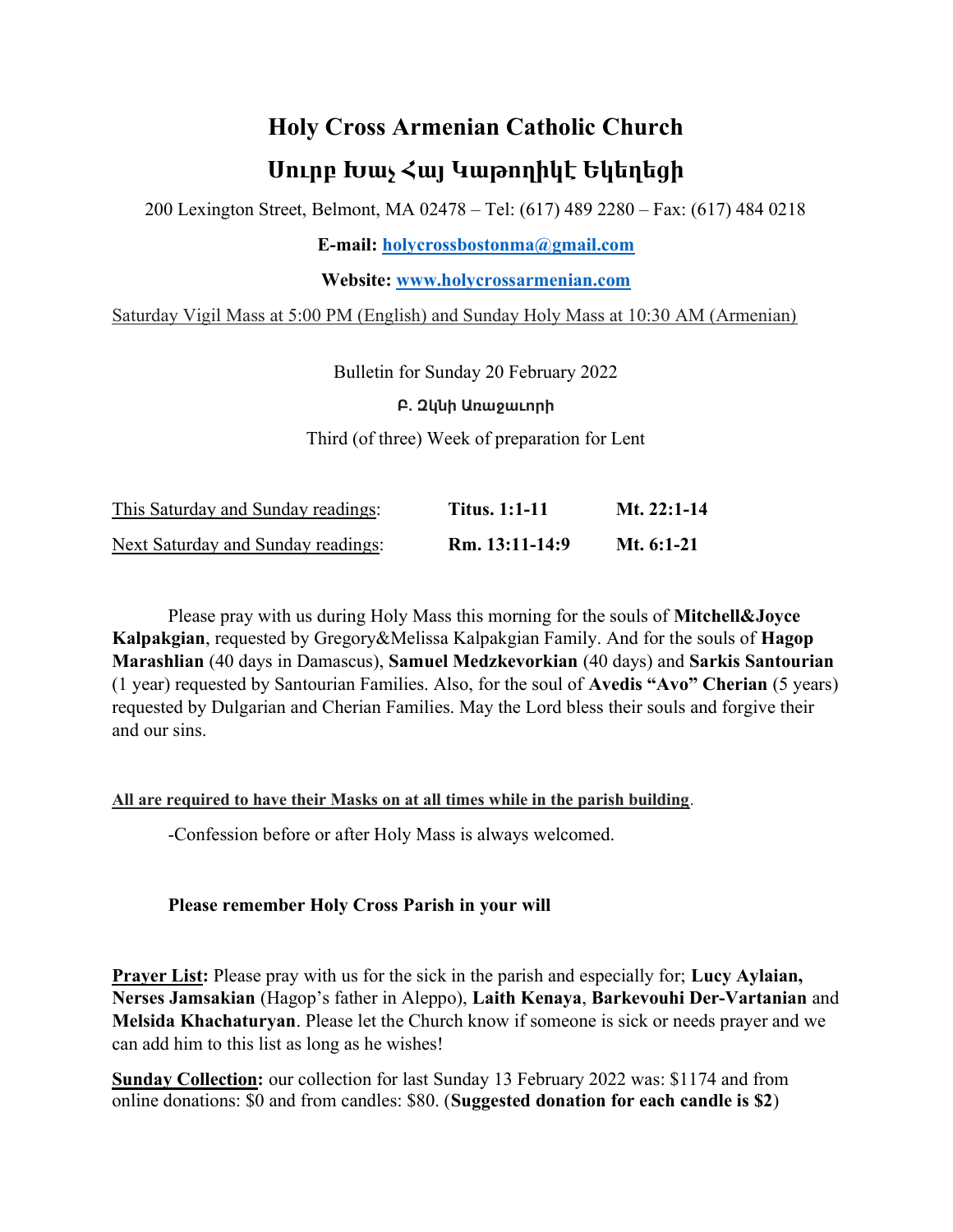(Sunday collection includes also in lieu of flowers and all donations made during the week prior to that particular Sunday). Please note that our weekly expenses are around \$3000 and even when you are not attending, the Church still have to pay bills.

The church needs your financial support for its maintenance and non-discretionary expenses on a weekly and monthly basis. Your donations will facilitate its functioning on an efficient manner.

It's very easy to donate online by going to the church's website https://www.holycrossarmenian.com and click the donate button at the bottom of the page then follow the instructions.

You can make your weekly gift or donations for any other-directed purposes.

If you need donation envelopes, please ask the Parish office to send you some.

Holy Cross Armenian Catholic Church needs your financial support. May the Lord bless and compensate you all in this life and the next.

Members' Dues: Dear Parishioners, we would like to remind you that each family is expected to pay \$100 annual dues in order to defray some of the overwhelming financial costs of our church.

Please find out from the church office if you are up to date with your dues. If you have paid, we thank you wholeheartedly, if not, we would appreciate very much if you can send your Church dues at your earliest convenience.

Altar Flowers: Altar flowers for this weekend are donated by Santourian Family in memory of Sarkis Santourian. May the Lord bless and compensate them many folds.

We have openings for February 2022. Please let the parish office know if you wish to donate altar flowers for any given Sunday. (You can bring the flowers yourself or give a \$100 donation toward buying them.

Devotion of the Sacred Heart of Jesus: You are all invited to a Holy Mass dedicated to the Sacred Heart of Jesus on every first Friday of each month. Next will be on Friday the 4<sup>th</sup> of March 2022 at 05:00PM followed by a Eucharistic adoration and Anointing of the Sick.

Protecting God's Children: Dear Parishioners in order to comply with the demand to protect our youth in the Church and to continue what we have started with the seminar we had in September 2018 we are still required to complete a CODE of Conduct in the website of www.virtusonline.org If a CODE OF CONDUCT has not been completed, one should be able to go into the online training tab, do so, and then complete a background check. Especially when you see a similar message on your screen:

Your registration is not complete

You must complete a background check

 As part of our efforts to maintain a safe environment for the children and volunteers of our diocese, we have chosen Selection.com to do all our background checks.

By clicking this button, you will be directed to their secure website called Fastrax.